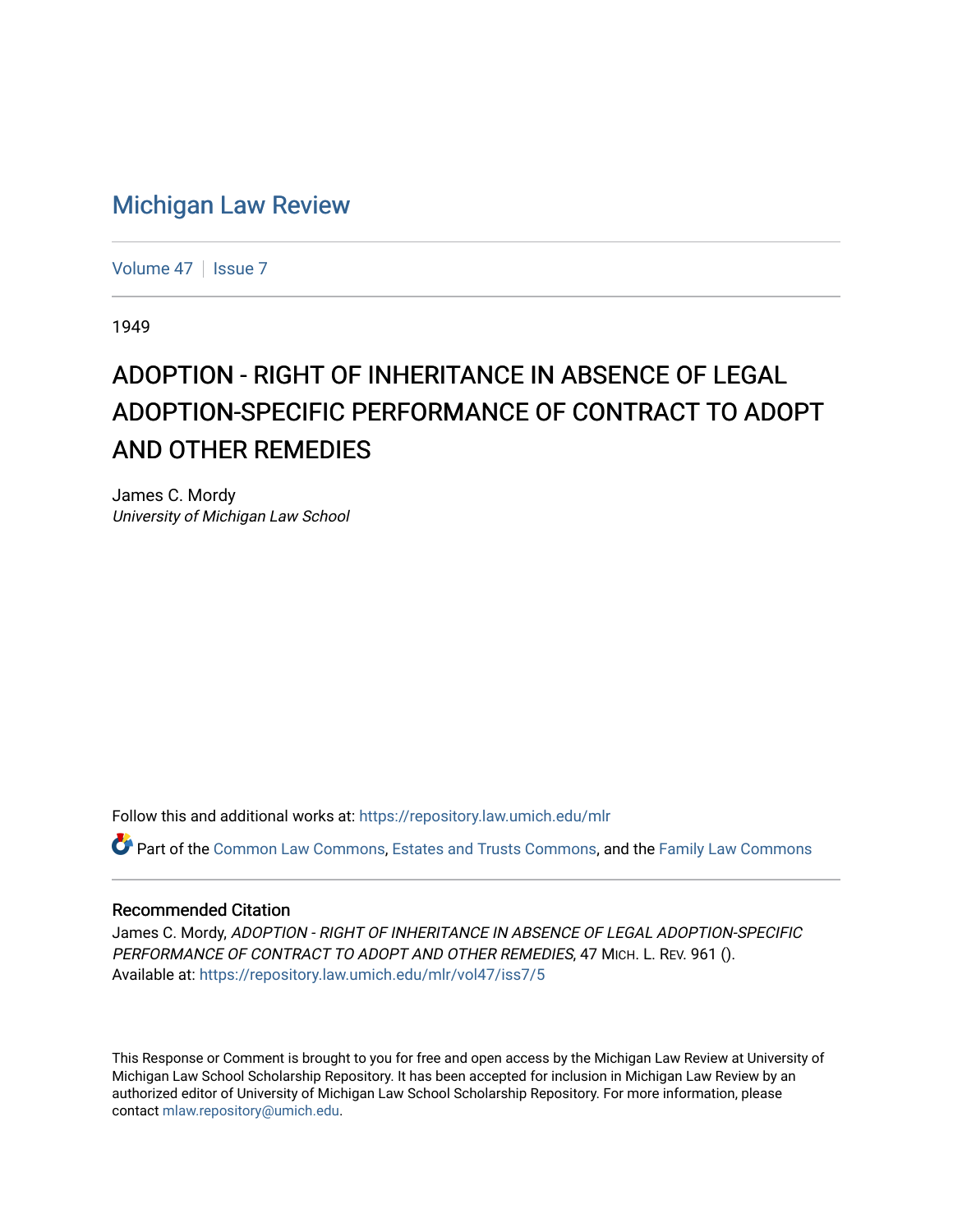#### **COMMENTS**

ADOPTION - RIGHT OF INHERITANCE IN ABSENCE OF LEGAL ADOPTION-SPECIFIC PERFORMANCE OF CONTRACT TO ADOPT AND OTHER REMEDIES-Adoption was unknown at common law. Modern statutes permitting adoption are largely derived from Roman ideas, which were introduced into this country first through the civil law of Louisiana and later by statutes, beginning with Massachusetts in 1851.<sup>1</sup>

Under the English common law, the only persons capable of inheriting property were blood relations of the deceased. On the other hand, most modern adoption statutes permit inheritance by adopted children equally with natural children.<sup>2</sup> Adoption being purely statutory, the early cases denied the right of inheritance by supposedly adopted children when the statute was not strictly followed.<sup>3</sup> Though still purporting to require strict compliance with the adoption statutes, equity has evolved a remedy during the last sixty years which, in effect, allows a supposedly adopted child to claim the property of the deceased. This remedy is a decree of specific performance of a contract to adopt.

## A. *The Remedy of Specific Performance*

To understand the development of the specific performance remedy, two analogous situations must be examined. Contracts between adults to convey realty or transfer personal property have long been enforced against a deceased promisor's estate.<sup>4</sup> This is also true of contracts to devise property,<sup>5</sup> even where the subject matter is "all the property owned by the promisor at the time of his death."<sup>6</sup> Such contracts are not enforceable, however, where the result would be inequitable,<sup>7</sup> or where there is insufficient evidence of the agreement.<sup>8</sup>

.1 Brosnan, "The Law of Adoption," 22 CoL. L. REV. 332 (1922): In re Sessions Estate, 70 Mich. 297, 38 N.W. 249 (1888). Before passage of general statutes permitting adoption, special legislation in several states provided for adoption of specifically named children. See Davis v. Hendricks, 99 Mo. 478, 12 S.W. 887 (1890); Power v. Hafley, 85 Ky. 671, 4 S.W. 683 (1887).

<sup>2</sup>4 VERNIER, AMERICAN FAMILY LAWS, §§262, 263 (1931).

<sup>3</sup>Shearer v. Weaver, 56 Iowa 578, 9 N.W. 907 (1881); Woods v. Evans, 113 Ill. 186 (1885); Renz v. Drury, 57 Kan. 84 (1896).

<sup>4</sup>Haines v. Haines, 6 Md. 435, (1854); Twiss v. George, 33 Mich. 253 (1876); West v. Bundy, 78 Mo. 407 (1883).

<sup>5</sup>Gupton v. Gupton, 47 Mo. 37 (1870); Parsell v. Stryker, 41 N.Y. 480 (1870); Sword v. Keith, 31 Mich. 247 (1875); Spencer v. Spencer, 25 R.I. 239, 55 A. 637 (1903).

o Rhodes v. Rhodes, 3 Sandf. Ch. (N.Y.) 279 (1846); Bird v. Pope, 73 Mich. 483, 41 N.W. 514 (1889); Brinton v. Van Cott, 8 Utah 480, 33 P. 218 (1893).

<sup>7</sup>Johnson v. Hubbell, 10 N.J.Eq. 332 (1855).

<sup>8</sup>Mundy v. Foster, 31 Mich. 313 (1875); Spencer v. Spencer, 26 R.I. 237, 58 A. 766 (1904); Roberge v. Bonner, 185 N.Y. 265, 77 N.E. 1023 (1906).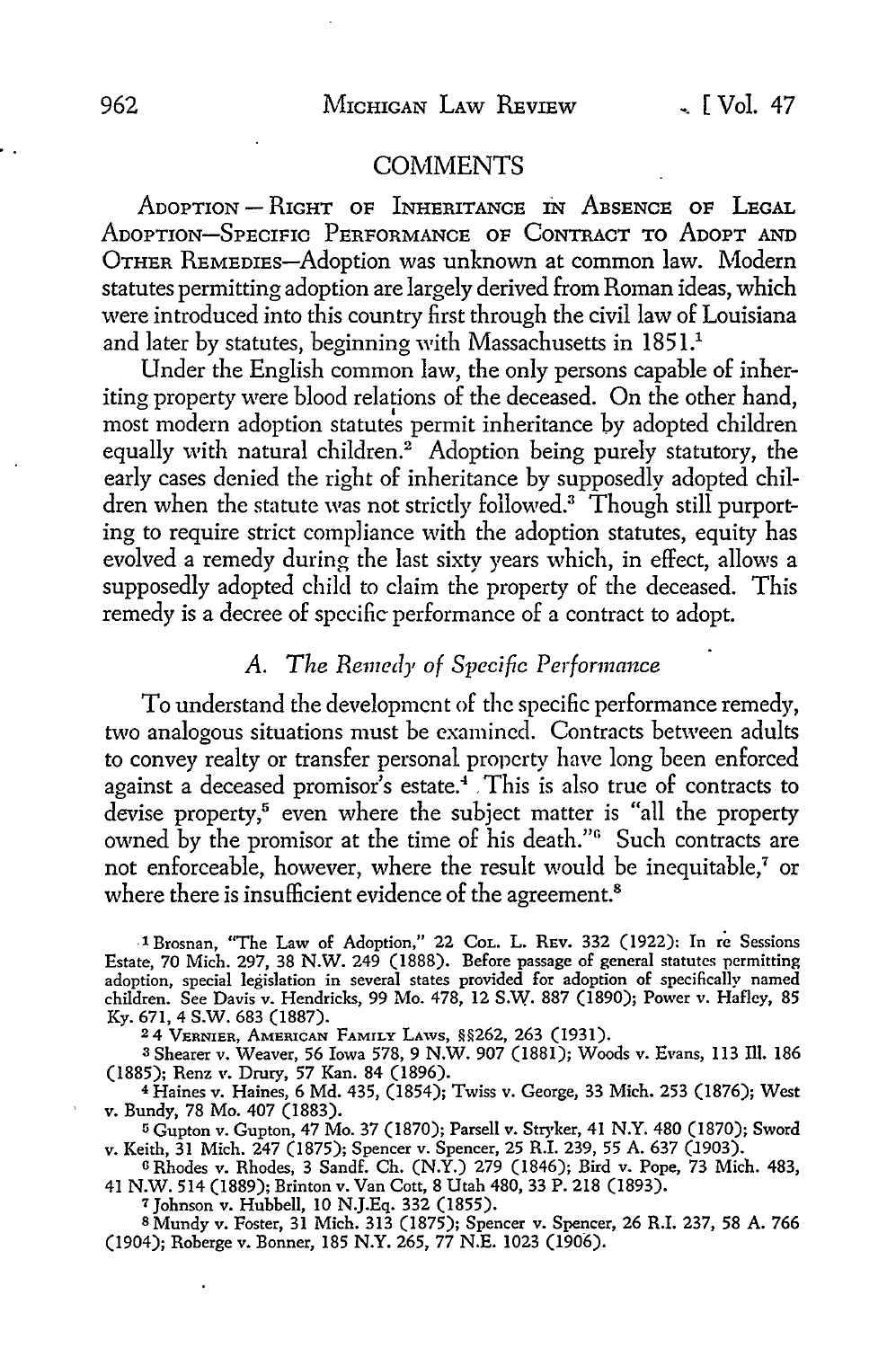#### 1949 ] COMMENTS 963

On the basis of these analogies, equity next enforced contracts to adopt and devise property to the child, and contracts to adopt and make the child an heir. The remedy spread rapidly from four early cases<sup>9</sup> and has been universally accepted.<sup>10</sup>

Probably the leading case illustrating the application of the remedy is *Chehak v. Battles*.<sup>11</sup> An agreement was signed in which the natural mother (probably unable to support the child) agreed to give up custody to a couple in return for their promise to adopt the child and give him all the rights of a natural child, including "all the rights of inheritance by law." An actual, statutory adoption was never made. Upon the death of the adopting couple, the court held the quasi-adopted child was entitled to share equally with the three natural children, taking his share by virtue of a decree of specific performance of the contract against the estate.

Although agreeing with this general rule, the courts, consistent with their treatment of contracts to transfer or devise as between adults, have denied specific performance where the result would be inequitable<sup>12</sup> or where there is insufficient evidence of a contract to devise or make the child an heir.13 The rule is often stated that the evidence will be scrutinized, and the contract must be established beyond a reasonable doubt.<sup>14</sup>

### *I. Comparison of the Theoretical Bases of the Remedy*

Cases where there has been no direct evidence of a contract to devise or make the child an heir have created the most difficulty. The first case to grant a right of inheritance in the absence of an express property agreement was *Wright v. Wright*.<sup>15</sup> The Michigan adoption statute of 1861, under which the child was adopted, had been declared unconsti-

<sup>9</sup> Van Dyne v. Vreeland, 11 N.J.Eq. 370 (1857); Sutton v. Hayden, 62 Mo. 101 (1876); Sharkey v. McDermott, 91 Mo. 647, 4 S.W. 107 (1887); Van Tine v. Van Tine, (N.J.Eq.) 15 A. 249 (1888).

<sup>10</sup> For cases enforcing contracts to adopt and leave property, see Godine v. Kidd, 64 Hun. 585, 19 N.Y.S. 335 (1892); Bums v. Smith, 21 Mont. 251, 53 P. 742 (1898); Anderson v. Anderson, 75 Kan. 117, 88 P. 743 (1907). For cases enforcing contracts 'to adopt and make the child an heir, see Winne v. Winne, 166 N.Y. 263, 59 N.E. 832 (1901); Tuttle v. Winchell, 104 Neb. 750, 178 N.W. 755 (1920); Gravning v. Olson, 62 S.D. 139, 252 N.W. 13 (1933); Chambers v. Byers, 214 N.C. 373, 199 S.E. 398 (1938). Contra, Carter v. Capshaw, 249 Ky. 483, 60 S.W. (2d) 959 (1933).

11133 Iowa 107, llO N.W. 330 (1907).

<sup>12</sup> As where the adopting parent remarries; Gall v. Gall, 64 Hun. 600, 19 N.Y.S. 332 (1892); Owens v. McNally, 113 Cal. 444, 45 P. 710 (1896).

13 Shakespeare v. Markham, 72 N.Y. 400, (1878); Gall v. Gall, 64 Hun. 600, 19 N.Y.S. 332 (1892); McTague v. Finnegan, 54 N.J.Eq. 454, 35 A. 542 (1896). 14 Hamlin v. Stevens, 177 N.Y. 39, 69 N.E. 118 (1903); Holt v. Tuite, 188 N.Y.

17, 80 N.E. 364 (1907); Garnache v. Doering, 354 Mo. 544, 189 S.W. (2d) 999 (1945). 1599 Mich. 170, 58 N.W. 54 (1894).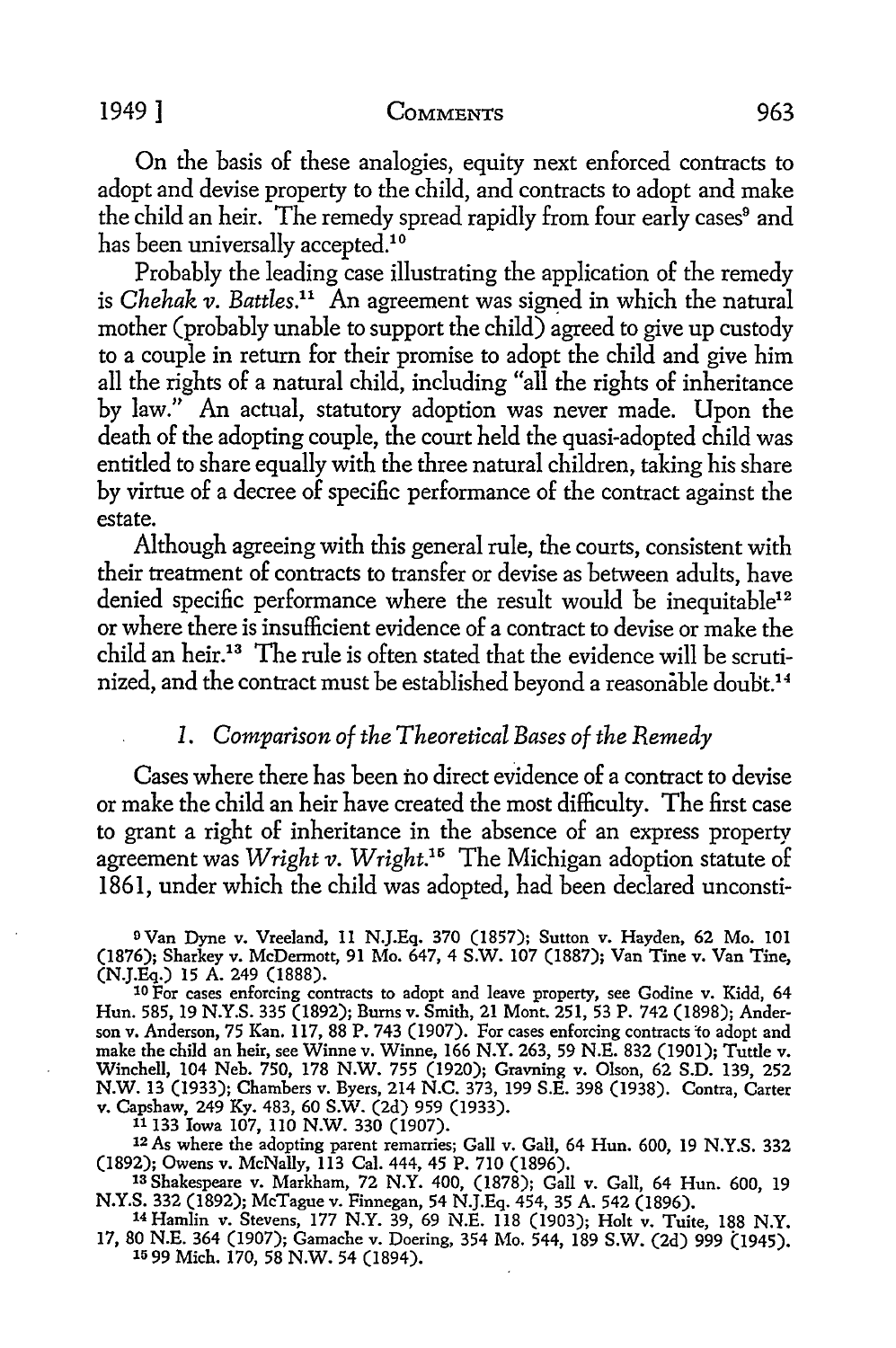tutional.<sup>16</sup> After the death of the adoptive father, the child claimed against the heirs-at-law, a sister and a deceased brother's children. The child had worked without pay on the adoptive father's farm after reaching majority and never knew that he was not a natural child. The three opinions of members of the court represent substantially the three views taken by subsequent cases in other courts.

Justice Long found an implied contract that the child was to inherit the property. His theory was that from the agreement to adopt, plus other facts and circumstances, an inference should be drawn of a contract to make the child an heir.<sup>17</sup>

Justice Grant's view was that "equity should declare that to be done which the parties clearly intended." He believed that the early New Jersey cases18 were not based solely on the existence of a promise to leave property, and that a contract to adopt could be enforced without showing a promise to devise or make an heir. Under this theory the rights of inheritance "naturally £low" from enforcement of the contract *to* adopt-the so-called "equitable adoption" theory.19

Justice Hooker dissented on the ground that a child not legally adopted could claim only by virtue of specific performance of a contract to leave property *to* him, and that the testimony conclusively showed the adoptive father had never made any such promise.<sup>20</sup>

It is much easier to support the implied promise theory than the equitable adoption theory. Once the initial hurdle of finding the implied promise is crossed, the granting of specific performance rests upon

16 People v. Congdon, 77 Mich. 351, 43 **N.W.** 986 (1889).

17 Subsequent cases following the implied promise theory are: Crawford v. Wilson, 139 Ga. 654, 78 S.E. 30 (1913); Prince v. Prince, 188 Ala. 559, 66 S. 27 (1914); Hickox v. Johnston, 113 Kan. 99, 213 P. 1060 (1923); Soelzer v. Soelzer, 382 lli. 393, 47 N.E. (2d) 458 (1943). See 171 A.L.R. 1315 (1947).

18 Van Dyne v. Vreeland, 11 N.J.Eq. 370 (1857); Van Tine v. Van Tine, (N.J.Eq.) 15 A. 249 (1888). See note 9, supra.

10 Subsequent cases following an equitable adoption theory are: In re Estate of Firle, 197 Minn. I, 265 N.W. 818 (1936); Sheffield v. Barry, 153 Fla. 144, 14 S.(2d) 417 (1943); Roberts v. Sutton, 317 Mich. 458, 27 N.W.(2d) 54 (1947). Prior to 1917 the adoption statute of Missouri required only a deed in writing. Mo. Rev. Stat. (1909) §167J. Just as performance removes the similar bar of the statute of frauds for conveyances of land, the court in Lynn v. Hockaday, 162 Mo. Ill, 61 S.W. 885 (1901), granted specific performance of an oral contract to adopt. The decree declared the child *"duly adopted* and an heir at law." (Italics added.) Many later Missouri cases so enforce a mere contract to adopt. These cases are often cited in other jurisdictions without due notice of their distinctive basis. See 17 Wash. Univ. L. Q. 362 (1932).

20 Subsequent cases denying recovery on the basis of either a promise implied from an agreement to adopt, or the equitable adoption theory are Monson v. Monson, 174 Cal. 97, 162 P. 90 (1916); Wall v. Estate of McEnnery, 105 Wash. 445, 178 P. 631 (1919); Morris v. Trotter, 202 Iowa 232, 210 N.W. 131 (1926); St. Vincent's Asylum v. Cent. Wisc. Trust Co., 189 Wis. 483, 206 N.W. 921 (1926); Hatchell v. Norton, 170 S.C. 272, 170 S.E. 341 (1933); Clarkson v. Bliley, 185 Va. 82, 38 S.E.(2d) 22 (1946).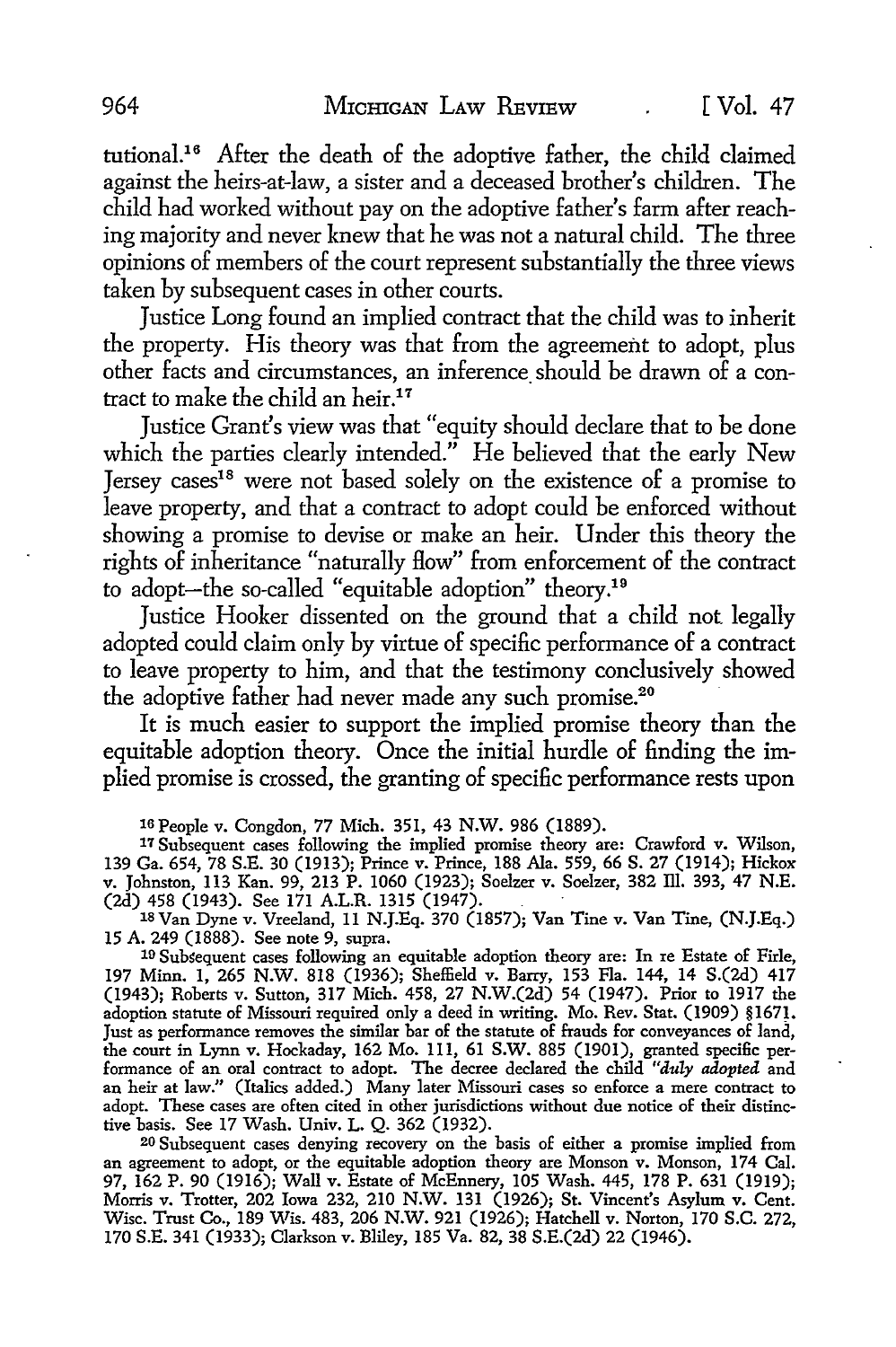#### 1949] COMMENTS 965

the same reasoning as that used where there is an express promise *to*  leave property. There is some doubt as to whether the court can properly assume that the adopting parent intended to leave his property *to* the child in the absence of any statements or other evidence of his intention. Also, it is more difficult to justify a judicial decree which violates the literal provisions of the adoption statutes and the statutes of descent and distribution, when based merely on a status created by the agreement to adopt, rather than an express or implied agreement to devise or make the child an heir.

Still, there are hard cases where the contesting heirs are remote relatives of the deceased and it seems a hardship on the supposedly adopted child not to carry out the decedent's probable intent. Usually such a child has grown up as a member of deceased's family, and everyone concerned has thought the child would inherit, before discovery of the failure of legal adoption. Since recovery is granted at the discretion of the equity court, perhaps the remedy should be available in these cases, even though used sparingly.

Several additional arguments make the equitable adoption theory more difficult to support. Were the deceased living, the adoptee could not specifically enforce the contract to adopt because of the personal nature of the contract.21 The heirs or administrator cannot be made *to*  adopt the child and the courts admit that they are merely giving the child property rights.22 Without the aid of the implied promise *to* devise ·or make an heir, it is almost impossible *to* find the source of equity's power to contradict the statutes of adoption and of descent and distribution. Merely *to* say upon proof of a contract *to* adopt equity will regard the child as adopted for purposes of inheritance seems *to* overrule the early cases which said that specific performance of a mere contract to adopt will not be granted.<sup>23</sup>

# 2. *Trends in Michigan*

In *Albring v. Ward,24* the Michigan court refused *to* grant specific performance of a contract to adopt where there was no evidence except the articles of adoption, which were void under the unconstitutional statute of 1861. Although purporting to distinguish *Wright v. Wright,* 

23 See cases cited supra, note 3.

24 137 Mich. 352, 100 N.W. 609 (1904).

<sup>21</sup> Erlanger v. Erlanger, 102 Misc. 236, 168 N.Y.S. 928 (1917).

<sup>22</sup> In Wooley v. Shell Petroleum Co., 39 **N.M.** 256, 45 P.(2d) 927 (1935), the court admitted specific performance of a contract to adopt to be impossible after the death of the promiser, but said the fiction of equitable adoption was impelled by the child's strong equity and by desire to prevent fraud.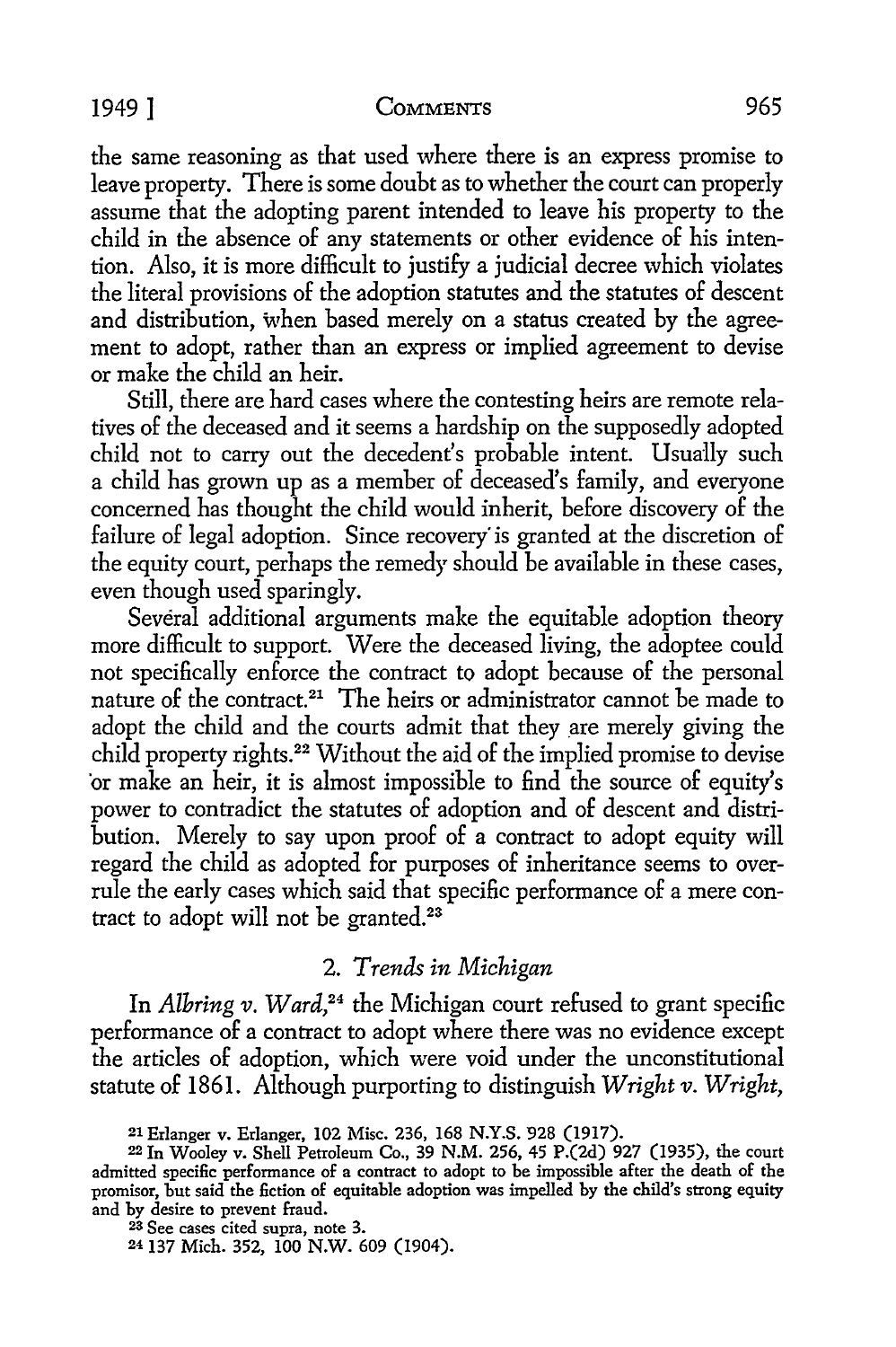the case may overrule the implied promise theory of that case. In each case there was a written contract to adopt, though ineffective as a legal adoption, from which a promise to leave property could have been implied. On an equitable adoption theory, however, it is possible to reconcile the two cases; in *Alhring v. Ward* the claimant knew she was not a natural child, and the decedent had a natural son. So in the latter case equity simply refused the claimant's right to share in the estate, regarding only "that as done which ought to be done."

The possibility of a different result, depending on which theory is used, is again illustrated in a recent Michigan case, *Perry v. Boyce.25*  The deceased, MacGregor, met Perry, a fourteen-year-old boy, while travelling in the South. Apparently with the consent of his father, Perry returned to Michigan with MacGregor, where he helped the older man earn a livelihood. There was some testimony that MacGregor had intended to adopt Perry, and he was accepted in the community as MacGregor's son. MacGregor had signed certain papers leaving property to Perrv, but these did not comply with the necessary formalities for a will. The court admitted that these papers could not be held to be a contract to convey property.

The trial court held that Perry could not be treated as if he had been adopted, but found the existence of a partnership. The Michigan Supreme Court denied the partnership, but found sufficient evidence of a contract to adopt. From this inference of an agreement to adopt, the court held that Perry was equitably entitled to all the property of the deceased.

The court relied chiefly upon *Roberts v. Sutton,26* a prior Michigan case. That decision, like many others, contained language to the effect that the court will grant specific performance of a contract to adoot. This seems usually to be an abbreviated statement of the principle that eauity will grant specific performance of a contract to adopt insofar as inheritance rights of the child are concerned, where the facts support recovery by the implied promise theory.<sup>2</sup> ' In *Perry v. Bovee,* however, there is.no direct evidence of a contract to adopt, and it is doubtful whether the evidence would support recovery by the child if it were to be granted only on proof of an agreement to leave property.<sup>28</sup> To support recovery by the implied promise theory, an agreement to leave

25 323 Mich. 95, 34 N.W.(2d) 570 (1948). See also the two opinions in Walsh v.

Fitzgerald, 67 S.D. 623, 297 N.W. 675 (1941). 20 317 Mich. 458, 27 N.W.(2d) 54 (1947).

27 See cases cited in note 17, supra.

<sup>28</sup>Cf. Clemons v. Clemons, 193 Okla. 412, 145 P.(2d) 928 (1943); Stanley v. Wacaster, 206 Ark. 872, 178 S.W.(2d) 50 (1944); Holland v. Martin, 355 Mo. 767, 198 S.W.(2d) 16 (1946); Johnson v. Olson, (S.D. 1947) 26 N.W.(2d) 132.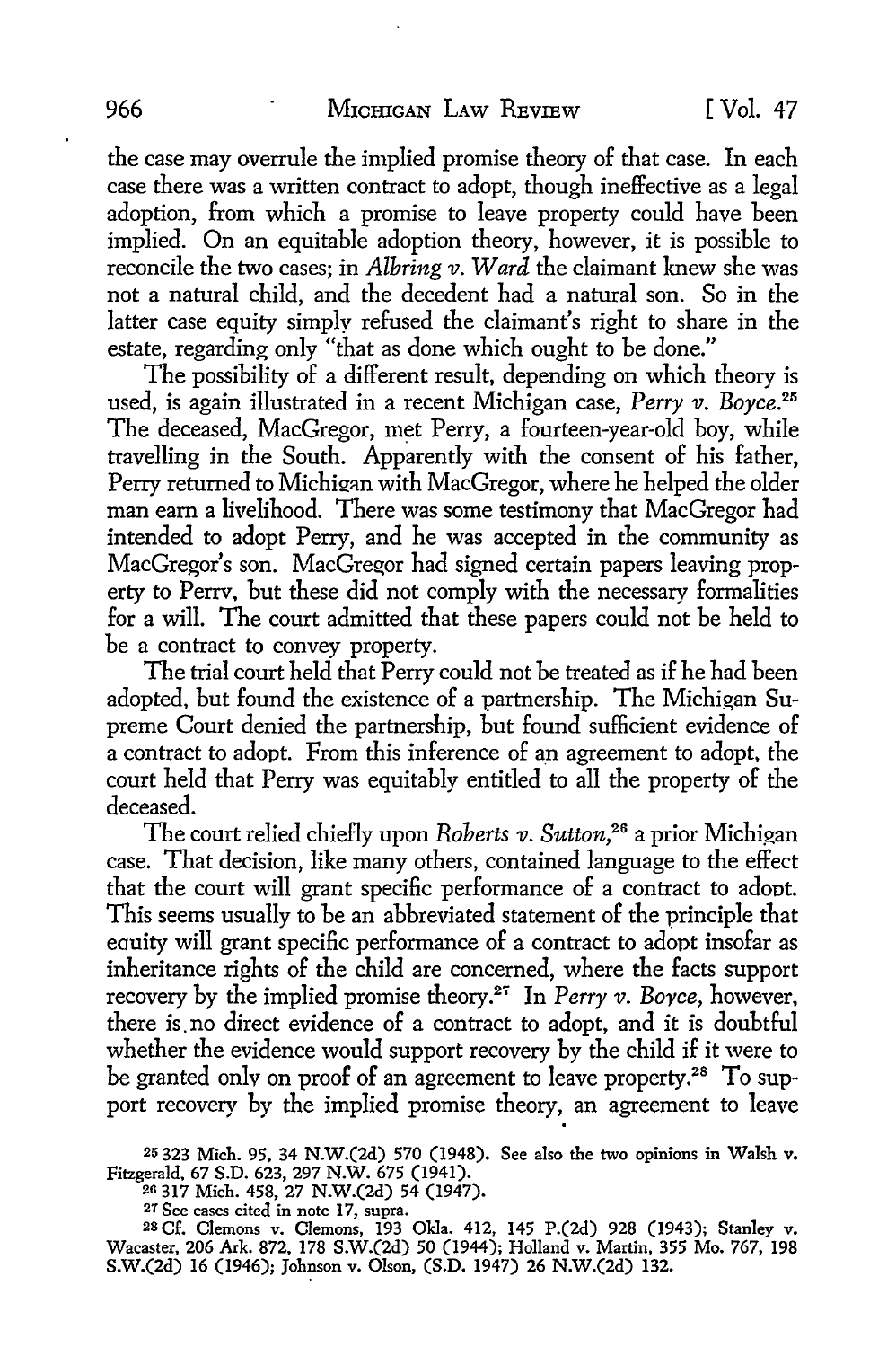1949] COMMENTS 967

property would have to be implied from a mere implied contract to adopt. Such a double inference is questionable.

Taken together, the cases seem to show an extension of the specific performance remedy from the firmer ground of the implied promise theory to a recovery supported only by the equitable adoption theory expressed by Justice Grant in *Wright v. Wright.* If not that, the Michigan court now seems prepared at least to imply a contract to leave property on the somewhat tenuous basis of a double inference from facts implying an agreement to adopt.

#### 3. *Factors Which May Defeat Recovery*

Even in a case where the supposedly adopted child has recognized rights in a decedent's estate, other factors may prevent recovery. If there is an agreement to leave specific property or the property owned by the promisor at his death, the promisor cannot defeat the contract by a will or conveyance.<sup>29</sup> If the agreement is only to make the child an heir, however, the promisor may divest himself of his property by inter vivos<sup>30</sup> or testamentary transfer.<sup>31</sup> Where the court uses the equitable adoption theory, it would seem that the child should get only the rights of an heir.

When the property left by the deceased is real estate, and the agreement was oral, there is some conflict as to the operation of the statute of frauds. The majority of cases hold that performance of the contract to adopt by the natural parent or guardian, and by the child, removes the bar of the statute.<sup>32</sup> However, some cases require that the transferee must go into possession to defeat the operation of the statute, so that the child likewise must have gone into possession.<sup>33</sup>

Since the consideration passing to the promisor is twofold-the surrender of custody by the natural parent or guardian and the performance

29 Bichel v. Oliver, 77 Kan. 696, 95 P. 396 (1908); Peterson v. Bauer, 83 Neb. 405, ll9 N.W. 764 (1909); Rogers v. Schlotterbach, 167 Cal. 35, 138 P. 728 (1914). Contra, Austin v. Davis, 128 Ind. 472, 26 N.E. 890 (1891); Mahaney v. Carr, 175 N.Y. 454, 67 N.E. 903 (1903) (dicta).

30 Malaney v. Cameron, 98 Kan. 620, 161 P. 1180 (1916); Mahaney v. Carr, 175 N.Y. 454, 67 N.E. 903 (1903).

31 Davis v. Hendricks, 99 Mo. 478, 12 S.W. 887 (1890); Mahaney v. Carr, 175 N.Y. 454, 67 N.E. 903 (1903); Minetree v. Minetree, 181 Ark. 111, 26 S.W.(2d) 101 (1930); In re Bamber's Estate, 147 Misc. 712, 265 N.Y.S. 798 (1933).

32 Kofka v. Rosicky, 41 Neb. 328, 59 N.W. 788 (1894); Bedel v. Johnson, 37 Idaho 359, 218 P. 641 (1923); Levenson v. Mayerowitz, 181 Misc. 526, 41 N.Y.S.(2d) 835 (1943); Winkelmann v. Winkelmann, 345 Ill. 566, 178 N.E. 118 (1931); 16 MINN. L.

33 Wallace v. Long, 105 Ind. 522, 5 N.E. 666 (1886); Grant v. Grant, 63 Conn. 530, 29 A. 15 (1893); Hooks v. Bridgewater, 111 Tex. 122,229 S.W. 1114 (1921). In 1933 New York amended its statute of frauds to require expressly a contract bequeathing property to be in writing. N.Y. Personal Property Law (McKinney 1938) § 31 (7).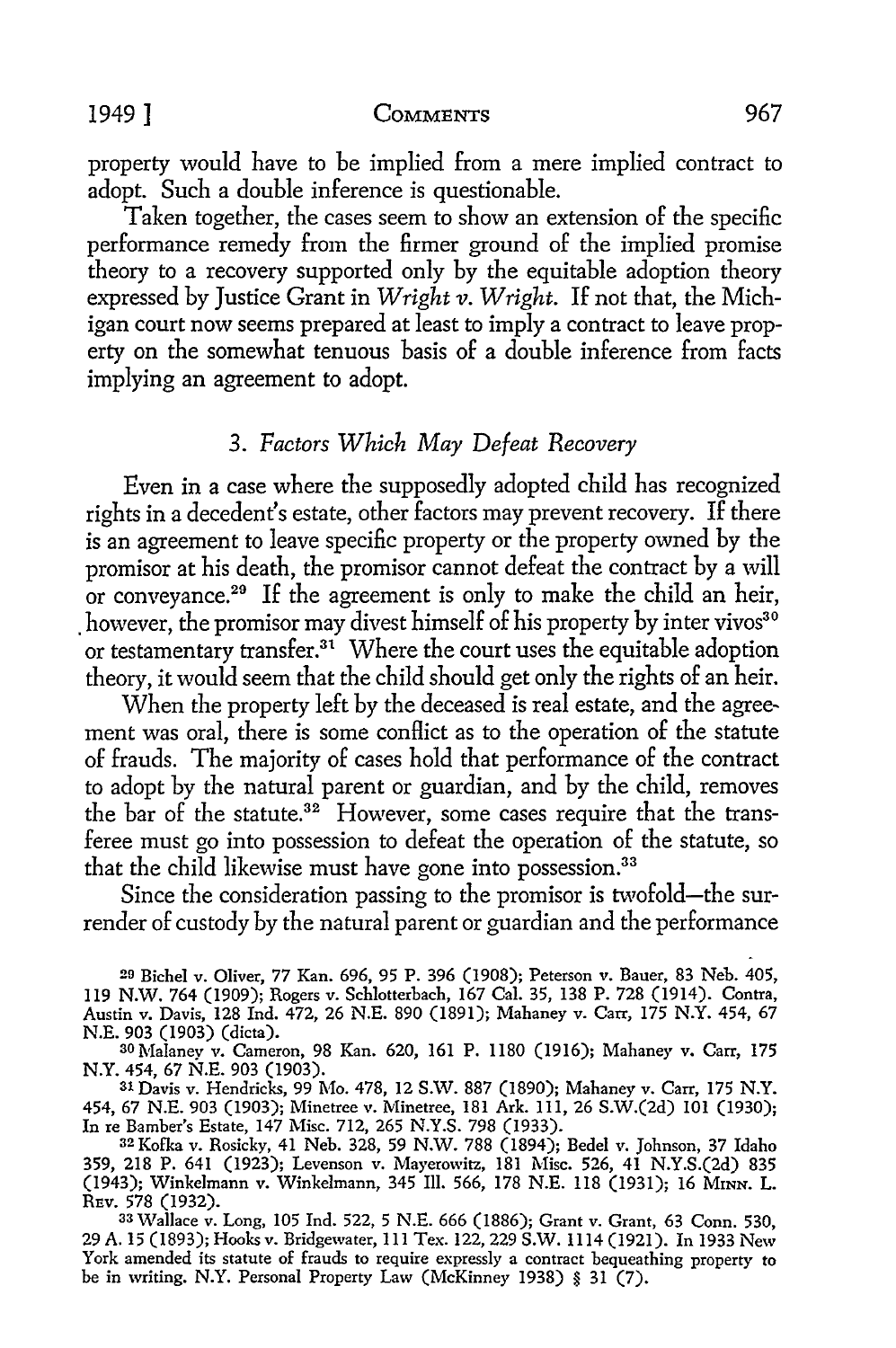of the duties of a natural child by the adoptee-some courts have held that misbehavior by the child constitutes a failure of consideration.<sup>34</sup> In such cases the promisor is not bound by his contract. Although a few cases have refused relief on the ground that the necessary consideration was not present,<sup>35</sup> the great majority of cases have found consideration in the love and affection to be received by the adopting parents from the child, care during old age, and perpetuation of the family name.<sup>36</sup>

A few early courts were troubled because the child was not a party to the original contract between the adopting parent and the natural parent.37 Since the widespread approval of actions by third party beneficiaries, this objection has not been raised in recent cases.

Some confusion also existed in early cases with regard to illegalitiy of a contract to adopt. Where the natural parent sought to regain custody of the child, it was sometimes held that a contract to adopt was illegal, since it was against public policy for a parent to barter away his child.<sup>38</sup> The better considered cases have regarded the welfare of the child as the determining factor, however.<sup>39</sup> Any illegality would seem to make the contract only voidable, so that the child could elect to affirm. No recent case has been troubled by this factor.

#### B. *Other Remedies Available in Absence of Legal Adoption*

A number of cases have granted the right of inheritance to a quasiadopted child on the basis of an estoppel.<sup>40</sup> The theory is that since the adopting parents would have been estopped from denying the validity of the adoption, heirs claiming through them are also estopped. However, it is hard to see how the child could have relied on a contract to

34 As where the child leaves home, fails to visit parents, or fails to meet family obligations after maturity. Ball v. Brooks, 173 N.Y.S. 746 (1918); Garnache v. Doering, 354 Mo. 544, 189 S.W.(2d) 999 (1945). Cf. Tuttle v. Winchell, 104 Neb. 750, 178 N.W. 755 (1920). See 11 A.LR. 819 (1921).

35 As where the child is an orphan and his status in life is improved; Dusenberry v. Ibach, 99 N.J.Eq. 39, 133 A. 186 (1926); or the adopting parent is the child's stepfather to whom the child owes services anyway; Taylor v. Boles, 191 Ga. 591, 13 S.E.(2d) 252 (1941).

<sup>36</sup>Healey v. Simpson, I 13 Mo. 340, 20 S.W. 881 (1892); Soelzer v. Soelzer, 382 Ill. 393, 47 N.E.(2d) 458 (1943); Hendershot v. Hendershot, 135 N.J.Eq. 232, 37 A.(2d) 770 (1944).

<sup>37</sup>Chehak v. Battles, 133 Iowa 107, ll0 N.W. 330 (1907); Crawford v. Wilson, 139 Ga. 654, 78 S.E. 30 (1913); Bassett v. Arn. Baptist Puhl. Soc., 215 Mich. 126, 183 N.W. 747 (1921). See 2 A.LR. ll97 (1919); 73 A.LR. 1396 (1931).

38 Hernandez v. Thomas, 50 Fla. 522, 39 S. 641 (1905); Hooks v. Bridgewater, Ill Tex. 122, 229 S.W. 1114 (1921).

39 Stickles v. Reichardt, 203 Wis. 579, 234 N.W. 728 (1931).

40 Cubley v. Barbee, 123 Tex. 411, 73 S.W.(2d) 72 (1934); Shaw v. Scott, 217 Iowa 1259, 252 N.W. 237 (1934); Jones v. Guy, 135 Tex. 398, 143 S.W.(2d) 906 (1940). Contra, Carter v. Capshaw, 249 Ky. 483, 60 S.W.(2d) 959 (1933). See 27 A.LR. 1365 (1923).